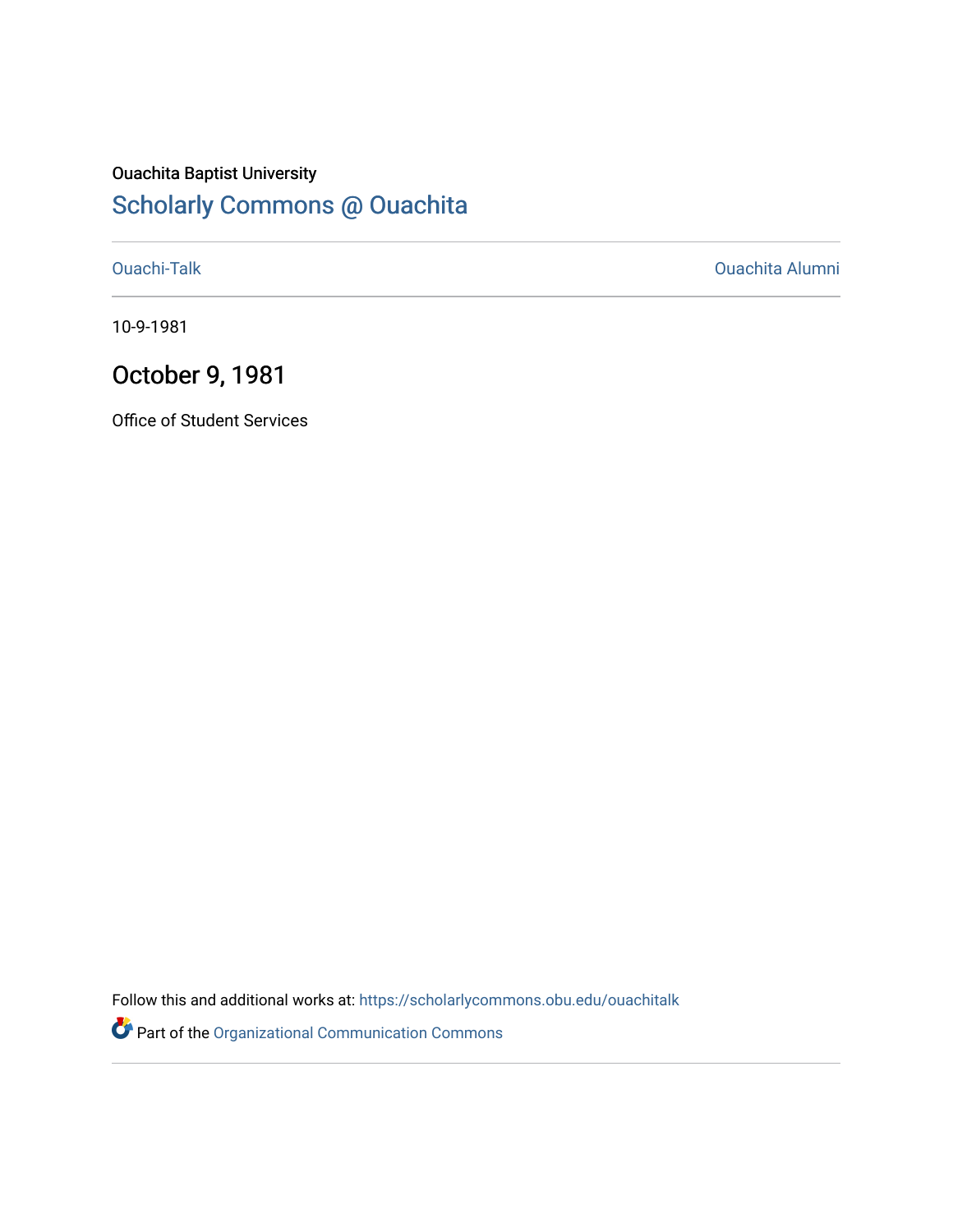



## Oct. 16-17 **Ouachita Baptist University** Arkadelphia, Ark. 8 p.m., Mitchell Hall

For ticket information, call Ouachita Student Foundation, 246-4531, ext. 173.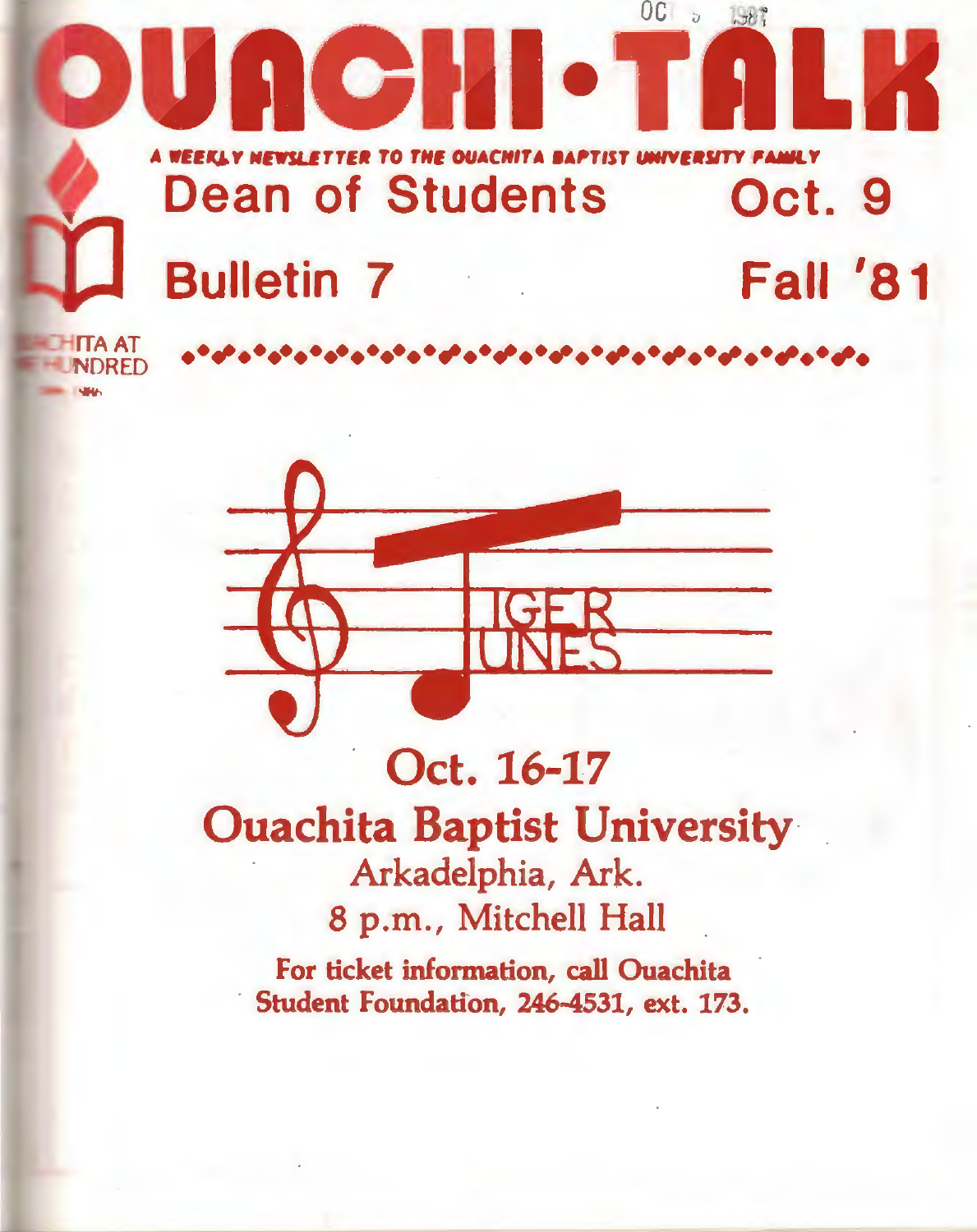# **i;rnr t4r** ~nuubs **nf iOusir at**



# **®uat4ita**

#### **OCTOBER**

- 12 GUEST ARTIST: Diane Besser, Lyric Soprano, 7:00 P.M.
- 19 GUEST ARTIST: Paula Van Meter, Piano, 7:00 P.M.
- 20- PAUL GRAY AND THE GASLITE GANG, 7:00 P.M., HSU-Arkansas Hall (Sponsered by JEC)
- 23 Tony Smith, Junior Saxophone Recital, Jerry Wilson, Junior Horn Recital, 11:00 A.M.
- 26- SAINT LOUIS BRASS QUINTET, 7:00 P.M., (Sponsered by JEC)
- 29- SAN FRANCISCO GUITAR QUARTET, 7:00 P.M., (Sponsered by SELF)
- 30 Terri Pierce, Junior Piano Recital, 11:00 A.M.



SELF Movie

"Lady and the Tramp"

Sunday, Oct. 11 Mithcell Aud. 9PM

ATTENTION NEW FRESHMEN If you would like to discuss the results of the Omnibus Personality Inventory (OPI) you may set up an appointment with Dr. Locke, ext. 231, or Dr. Vogt, ext. 107.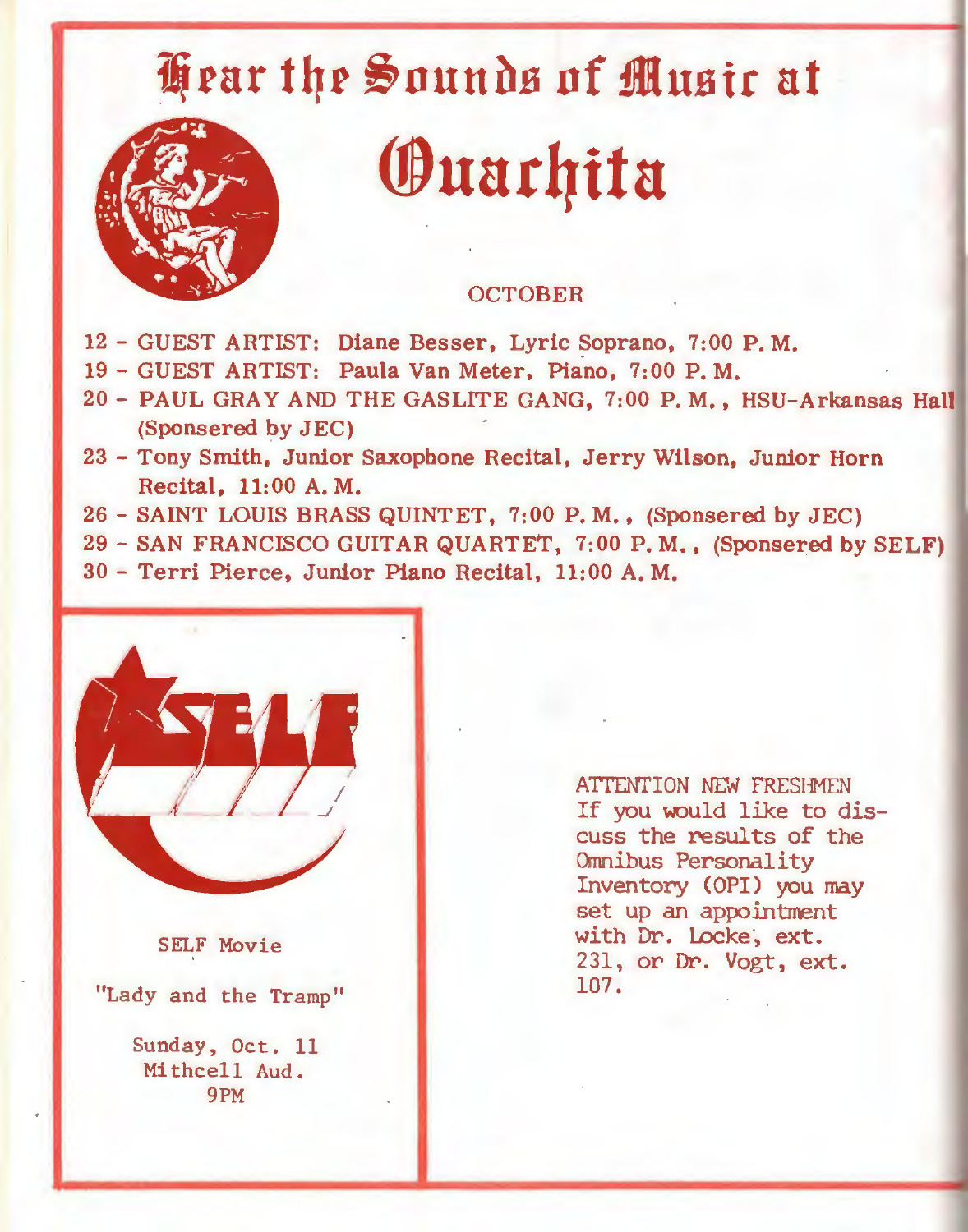Friday, Oct. 9 Arkansas Sociological Assc. Meeting Play, Verser, 8PM

Saturday, Oct. 10 Football, there, 2PM Play, Verser, SPM Orienteering Meet, Lake DeGray, SAM

Sunday, Oct. 11 SELF Movie, Mitchell, 9PM

Monday, Oct. 12

Tuesday, Oct. 13 Art Auction, Mabee Gallery 6:30PM

Wednesday, Oct. 14

Thursday, Oct. 15 CLEP Test, BBB 126, SAM Soph. Comp. Test. BBB 126. 1:30PM Last Day to Drop a Course

"If we confess our sins, he is faithful and just to forgive us our sins, and to cleanse us from all unrightousness."

> 1 John 1:9 (KJV)

~o~l ~ *.Ci'ound* 

If you have lost anything since the beginning of school, come by the Dean of Students Office to see if we might have it!!!!!!!

Only 96 students have taken out the school Health Insurance. It is still available. Applications may be picked up in the Dean of Students Off. or in the Health Services Off.

Freshmen Records<br>There are still a few Freshmen Directories left. If you would like to purchase a directory come by the Dean of Students<br>Office. The cost is \$6.95 for The cost is \$6.95 for a paperback & \$S.95 for a hardback.



Dr. Dolphus Whitten, Executive Director- JEC, will be the guest speaker in Chapel on Oct. 13.